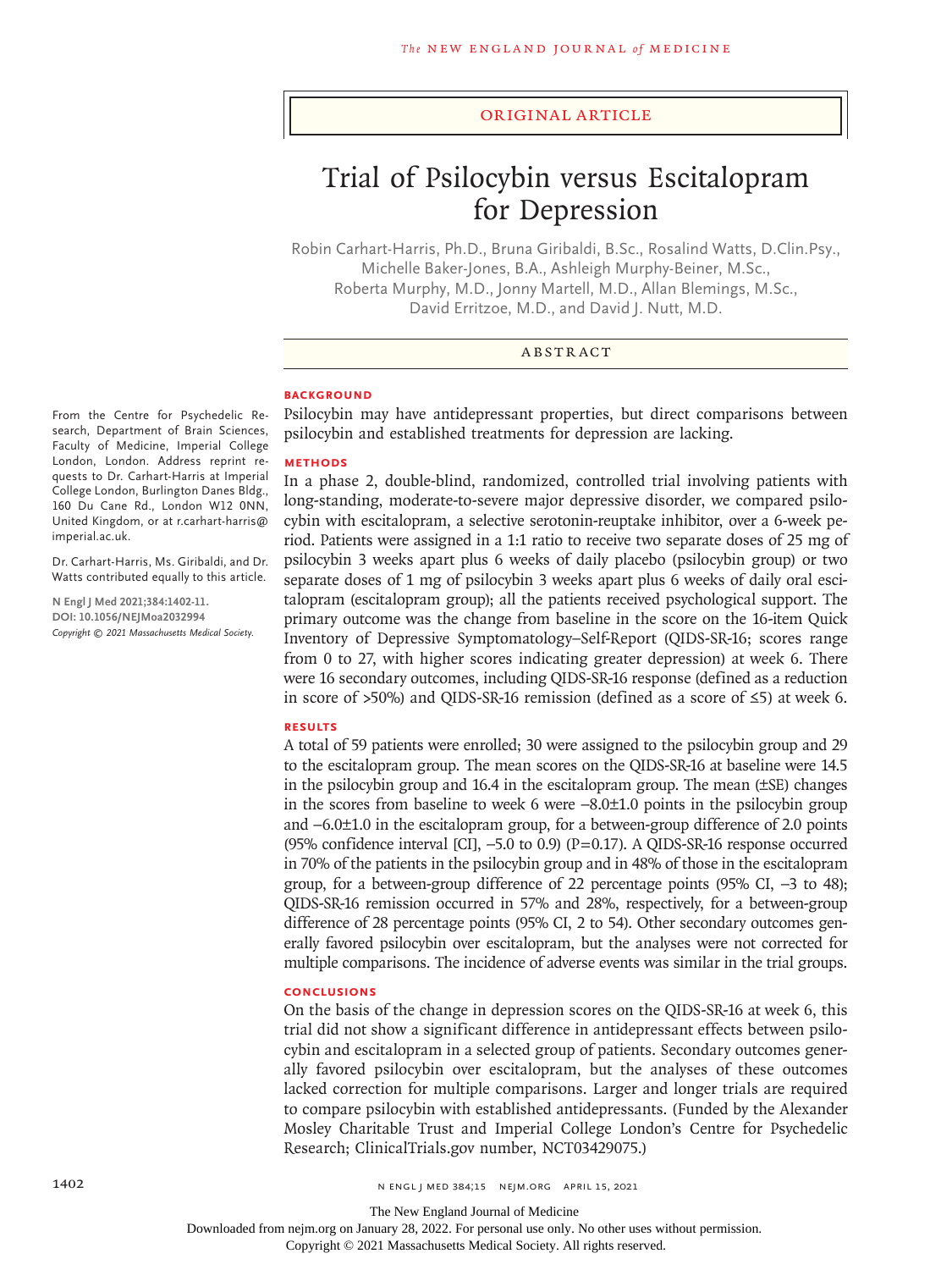MAJOR DEPRESSIVE DISORDER AFFECTS<br>approximately 10% of the general population in the United Kingdom, impairs<br>patients' lives, and is costly to society.<sup>1</sup> Selective approximately 10% of the general population in the United Kingdom, impairs patients' lives, and is costly to society.<sup>1</sup> Selective serotonin-reuptake inhibitors are first-line treatments for major depressive disorder; however, these drugs take several weeks to work and, in some patients, do not induce a response.<sup>2</sup> Escitalopram, a selective serotonin-reuptake inhibitor, is representative of the currently used antidepressants in terms of safety and efficacy.<sup>2,3</sup>

The psychedelic compound psilocybin is the phosphorylated ester of its metabolite, psilocin (4-OH-N,N-dimethyltryptamine). Psilocybin and psilocin occur naturally in the psychoactive psilocybe genus of mushrooms. As with other traditional psychedelic substances, $4,5$  the main effects of psilocin occur through serotonin 5-hydroxytryptamine type 2A (5-HT<sub>2A</sub>) receptor agonism, which is part of a pathway implicated in depression.4-6 Psilocybin showed promise as an adjunct to psychotherapy for mood disorders and addiction in the mid-20th century.<sup>7,8</sup>

One open-label trial<sup>9</sup> and four randomized, controlled clinical trials<sup>10-13</sup> of psilocybin for depression and anxiety have been conducted.5,9-13 Reductions in depressive symptoms after the administration of one or two doses of psilocybin were observed in trials across several patient populations,9-14 including a small open-label trial involving patients with treatment-resistant depression,<sup>9,14</sup> the results of which informed the current trial. We performed a phase 2, doubleblind, randomized, controlled trial involving patients with long-standing, moderate-to-severe major depressive disorder to compare psilocybin with escitalopram over a 6-week period.

# Methods

# **Trial Oversight**

A Schedule 1 drug license from the U.K. Home Office was obtained by the investigators, and the trial was approved by the Brent Research Ethics Committee, the U.K. Medicines and Healthcare Products Regulatory Agency, the Health Research Authority, the Imperial College London Joint Research Compliance and General Data Protection Regulation Offices, and the risk assessment and trial management review board at the trial site (the National Institute for Health Research [NIHR] Imperial Clinical Research Facility [CRF]). Psilocybin was provided by COMPASS

Pathways, and escitalopram and placebo were provided by the Pharmacy Manufacturing Unit at Guy's and St. Thomas's Hospital.

This was an investigator-initiated, universitysponsored trial. All medicinal products under investigation were stored and dispensed by Invicro. Trial visits occurred at the NIHR CRF from January 2019 through March 2020. The first author designed the trial and wrote the first draft of the manuscript with assistance from the second author. The second through seventh authors performed the trial and collected the data, and the eighth author analyzed the data. Clinical oversight of the trial was provided by the third, penultimate, and last authors, and the overall trial was overseen by the last author. The authors vouch for the accuracy and completeness of the data and for the fidelity of the trial to the protocol (available with the full text of this article at NEJM.org). There was no industry involvement in the collection or analysis of the data, and no agreements were in place between the authors and any commercial entity.

# **Patients**

Men and women between the ages of 18 and 80 years were recruited formally through trial networks, informally through social media, and through other sources, which directed patients to a recruitment website. The main exclusion criteria were an immediate family or personal history of psychosis, medically significant health conditions that make a person unsuitable to participate in the trial (as assessed by a physician), a history of serious suicide attempts, a positive pregnancy test, contraindications to taking selective serotonin-reuptake inhibitors or undergoing magnetic resonance imaging (MRI), previous use of escitalopram (although previous use of psilocybin was allowed), or suspected or known presence of a preexisting psychiatric condition (e.g., borderline personality disorder) that could jeopardize rapport between the patient and their two mental health caregivers within the trial. Additional details about the trial exclusion criteria are provided in the protocol.

Information about the trial, including inclusion and exclusion criteria, was made available online at the Centre for Psychedelic Research website (www.imperial.ac.uk/psychedelic-research -centre), the ClinicalTrials.gov website, the MQ mental health research recruitment platform (www .mqmentalhealth.org/home/), and the ISRCTN

The New England Journal of Medicine

Downloaded from nejm.org on January 28, 2022. For personal use only. No other uses without permission.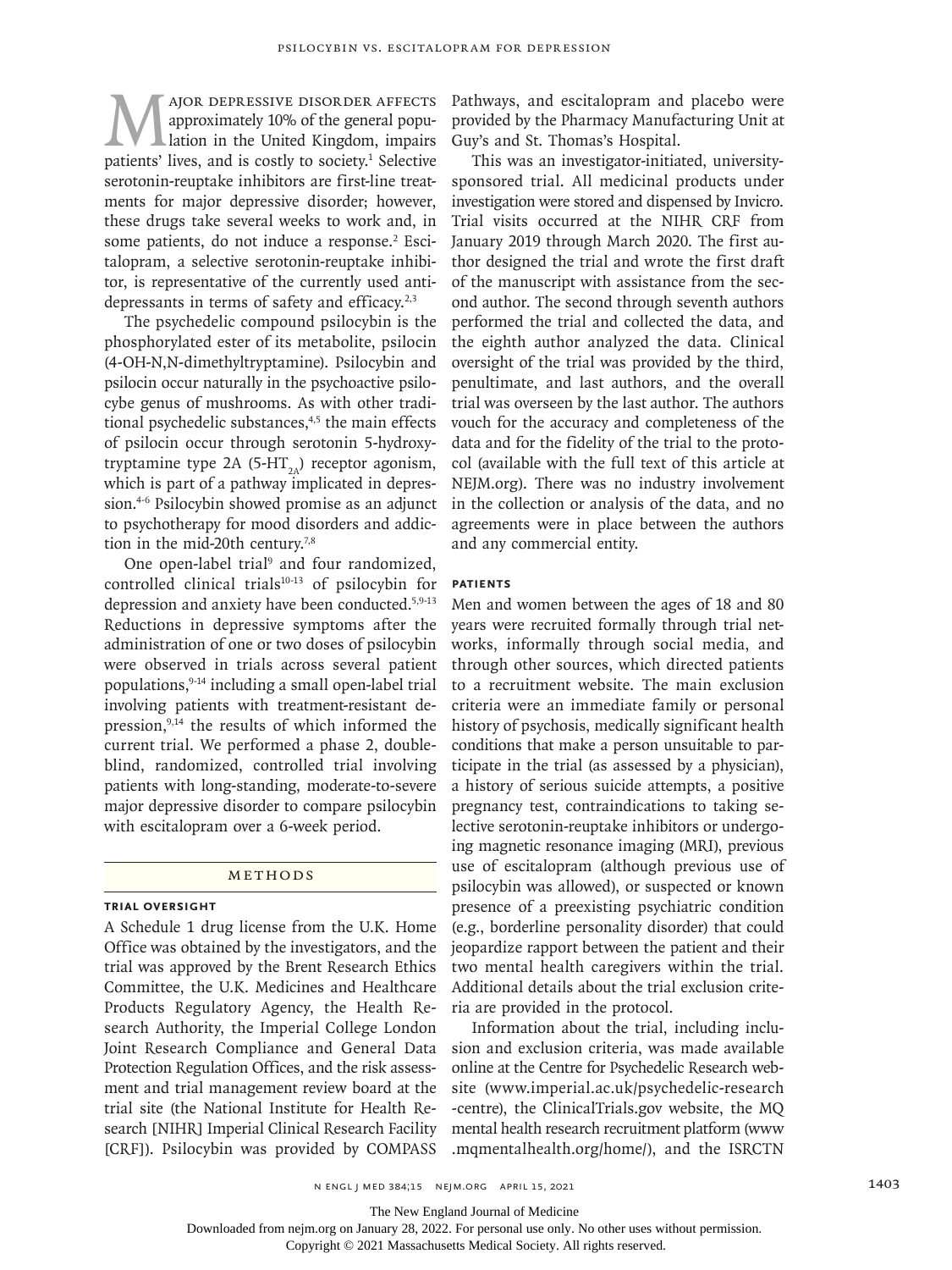Registry website. Volunteers initiated contact by emailing the recruitment coordinator after hearing about the trial. Most of the recruited patients referred themselves. Candidates were sent a patient information sheet and invited to a telephone screening. Assessments with the 17-item Hamilton Depression Scale (HAM-D-17) were performed by means of a video call; a score of at least 17 (indicating moderate-to-severe major depressive disorder) on a scale that ranges from 0 to 52, with higher scores indicating greater depression, was required for trial enrollment. Confirmation of a diagnosis of depression and medical history were obtained from the patient's general physician. Eligible patients then underwent face-to-face physical and mental health assessments with a trial psychiatrist, which was followed by their first psychological support session (see the protocol). The patients discontinued any use of a psychiatric medication before starting the trial, with full discontinuation occurring at least 2 weeks before starting a trial medication; any use of psychotherapy was stopped at least 3 weeks before starting a trial medication.

After the telephone screening, each patient was assigned to two supervising mental health professionals. The role of these mental health professionals was to build a therapeutic alliance with the patient before, during, and after each day of dosing. (Additional details are provided in Section S2.8 of the Supplementary Appendix, available at NEJM.org.) One of the pair was a clinical psychologist, psychotherapist, or psychiatrist, and the other could be an equivalent grade clinician or trainee. The mental health professionals were present for all trial visits. Baseline assessments were completed 7 to 10 days before trial visit 1.

# **Trial Design**

Randomization (performed with the use of a random-number generator) was implemented by staff members who were not part of the research team. (Details regarding the randomization process are provided in Section S2.6.) All the patients provided written informed consent and, after screening, were required to attend six visits over a 6-week trial period. Procedures for the ingestion of psychotherapeutic agents and sizeand color-matched placebo capsules were consistent between the trial groups.

At visit 1 (baseline), all the patients underwent

functional MRI, completed a battery of cognitive and affective processing tasks (data not yet analyzed), and attended a preparatory therapeutic session. At visit 2, which occurred 1 day after visit 1, the patients in the psilocybin group received 25 mg of psilocybin, and those in the escitalopram group received 1 mg of psilocybin, which was presumed to have negligible activity (dosing-day 1). To standardize expectations, all the patients were informed that they would receive psilocybin, but the dose was not disclosed to them. The medications and placebos were prepackaged with nondisclosing labels, and all the investigators and medication administering staff were unaware of the trial-group assignments. The dosing days for each patient were supervised by the two mental health professionals who had been assigned to the patient. Supervision consisted of caring for the physical and psychological well-being of the patient and responding to signs of patient discomfort during and immediately after the administration of a trial medication.15 (Additional details regarding psychological support are provided in Section S2.8.) A trial psychiatrist assessed eligibility for discharge when the functional status of a patient had returned to the baseline level.

Before the patients left the CRF after visit 2, they received a screw-top bottle of capsules and were instructed to take one capsule each morning until their next scheduled day of psilocybin dosing. The capsules contained either microcrystalline cellulose (placebo), which were given to the patients who had received the 25-mg dose of psilocybin on dosing-day 1, or 10 mg of escitalopram, which were given to the patients who had received the 1-mg dose of psilocybin on dosing-day 1. Visit 3 occurred 1 day after dosingday 1 and included a psychological debriefing. An additional debriefing by telephone or video call occurred 1 week later.

At visit 4, which occurred 3 weeks after dosing-day 1, the patients received their second dose of psilocybin or placebo (dosing-day 2), and at visit 5 (the next day), a psychological integration session involving open, attentive listening was held. After dosing-day 2, the patients were asked to take two capsules each morning (either placebo in the psilocybin group or an increased dose of 20 mg of escitalopram in the escitalopram group) for the next 3 weeks.

Three weeks after visit 5, the patients returned

The New England Journal of Medicine

Downloaded from nejm.org on January 28, 2022. For personal use only. No other uses without permission.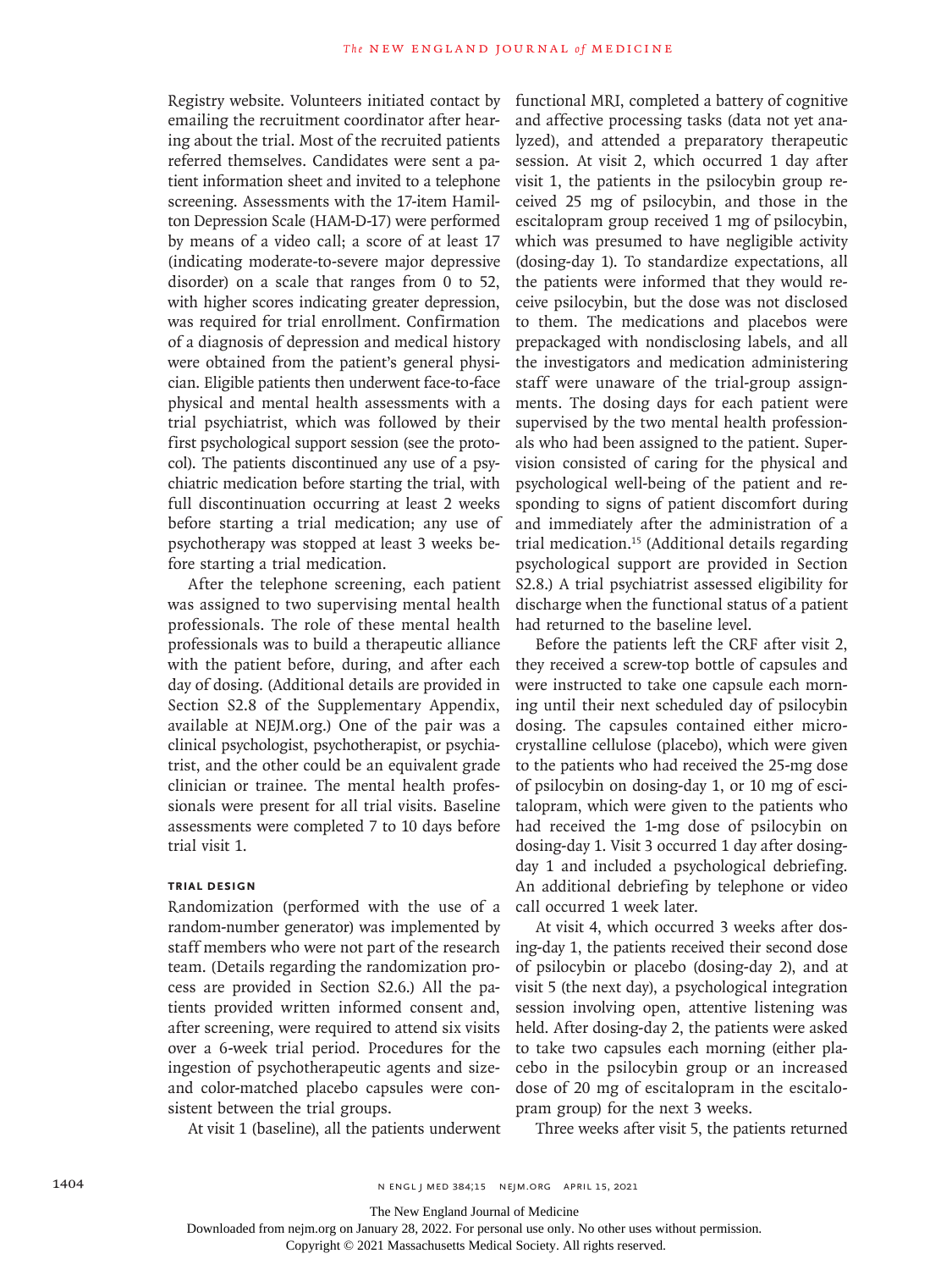for their final trial visit (visit 6) for the assessment of the primary outcome. The structure of this visit was similar to that of visit 1 and involved the performance of functional MRI (6 weeks after the first), cognitive and affective processing tasks, final clinician-rated assessments, and psychological debriefing. After these assessments, the patient and the trial staff were informed of the trial-group assignment, and a trial psychiatrist discussed future treatment options. In the escitalopram group, discontinuation of the trial drug was managed by the patients and their general physicians. After week 6, the patients were followed for 6 months by the investigators, but these data have not yet been fully collected. The initial trial design included a placebo group that was to receive 1 mg of psilocybin and placebo, but this group was not included in the final protocol because it was determined that a trial involving three groups would be too complex and expensive to conduct and power adequately, given the resources that were available at the time. The data obtained from an imaging group in the trial, in which functional MRI was used to predict responses to the trial drugs, have not been analyzed.

# **Outcomes**

The primary clinical outcome was the change from baseline in the score on the 16-item Quick Inventory of Depressive Symptomatology–Self-Report (QIDS-SR-16; scores range from 0 to 27, with higher scores indicating greater depression) at 6 weeks. Secondary outcomes included response at 6 weeks according to the QIDS-SR-16 (defined as a decrease in score of ≥50% from baseline); remission at 6 weeks according to the QIDS-SR-16 (defined as a score of 0 to 5); change in the score on the 14-item QIDS-SR (QIDS-SR-14) from the day before to the day after dosing-day 1; and the changes from baseline to week 6 in the scores on the Beck Depression Inventory 1A (BDI-1A), the 17-item Hamilton Depression Rating Scale (HAM-D-17), and the Montgomery and Asberg Depression Rating Scale (MADRS). Other secondary outcomes were the changes from baseline to 6 weeks in the scores on the Flourishing Scale (FS), the Spielberger's Trait Anxiety Inventory (STAI), the Brief Experiential Avoidance Questionnaire (BEAQ),<sup>16</sup> the Work and Social Adjustment Scale (WSAS), the Snaith Hamilton Anhedonia Pleasure Scale (SHAPS), the Warwick-

Edinburgh Mental Wellbeing Scale (WEMWBS), and the Suicidal Ideation Attributes Scale (SIDAS), as well as the scores at 6 weeks on the Psychotropic-Related Sexual Dysfunction Questionnaire (PRSexDQ), the Laukes Emotional Intensity Scale (LEIS),17 and the Emotional Breakthrough Inventory,18 which assessed acute subjective experiences after each dosing day (Fig. S4 and Table S5). An investigator-constructed patient-rated scale (the Post-Treatment Changes Scale [PTCS]) was used as a safety outcome measure for assessing post-treatment side effects and other phenomena that previous work has associated with psychedelic compounds or selective serotonin-reuptake inhibitors (Section S2.11 and Table S2). Additional details of these outcomes are provided in the protocol.

## **Adverse Events**

Adverse events were recorded at every visit and telephone call from dosing-day 1 through week 6. Adverse events were assessed by asking "how have you been since your last visit?" or on the basis of events that were observed at the trial site. Additional details of the criteria used for the reporting of adverse events are provided in the protocol. All adverse events that occurred or worsened between dosing-day 1 and week 6 were recorded and coded with the use of the *Medical Dictionary for Regulatory Activities*, version 23.0.

## **Statistical Analysis**

The clinical component of the trial was powered on the basis of data from previous trials $10,14$  and on an assumption of equal variance for both trial drugs with respect to the primary outcome and the ability to detect a difference between the groups at a two-sided level of P<0.05 with 80% power. This would require 20 patients per trial group, and we proposed recruiting a minimum of 30 patients per group (60 in total for the trial). Additional details are provided in Sections 4.2.1 and 10 of the protocol. All the patients who had undergone randomization were included in an intention-to-treat analysis.

The change from baseline in the score on the QIDS-SR-16 at week 6 (the primary outcome) was compared between the trial groups with the use of repeated-measures analysis of covariance (ANCOVA), with adjustment for baseline scores. Logistic regression, with adjustment for baseline scores, was used to analyze the secondary out-

The New England Journal of Medicine

Downloaded from nejm.org on January 28, 2022. For personal use only. No other uses without permission.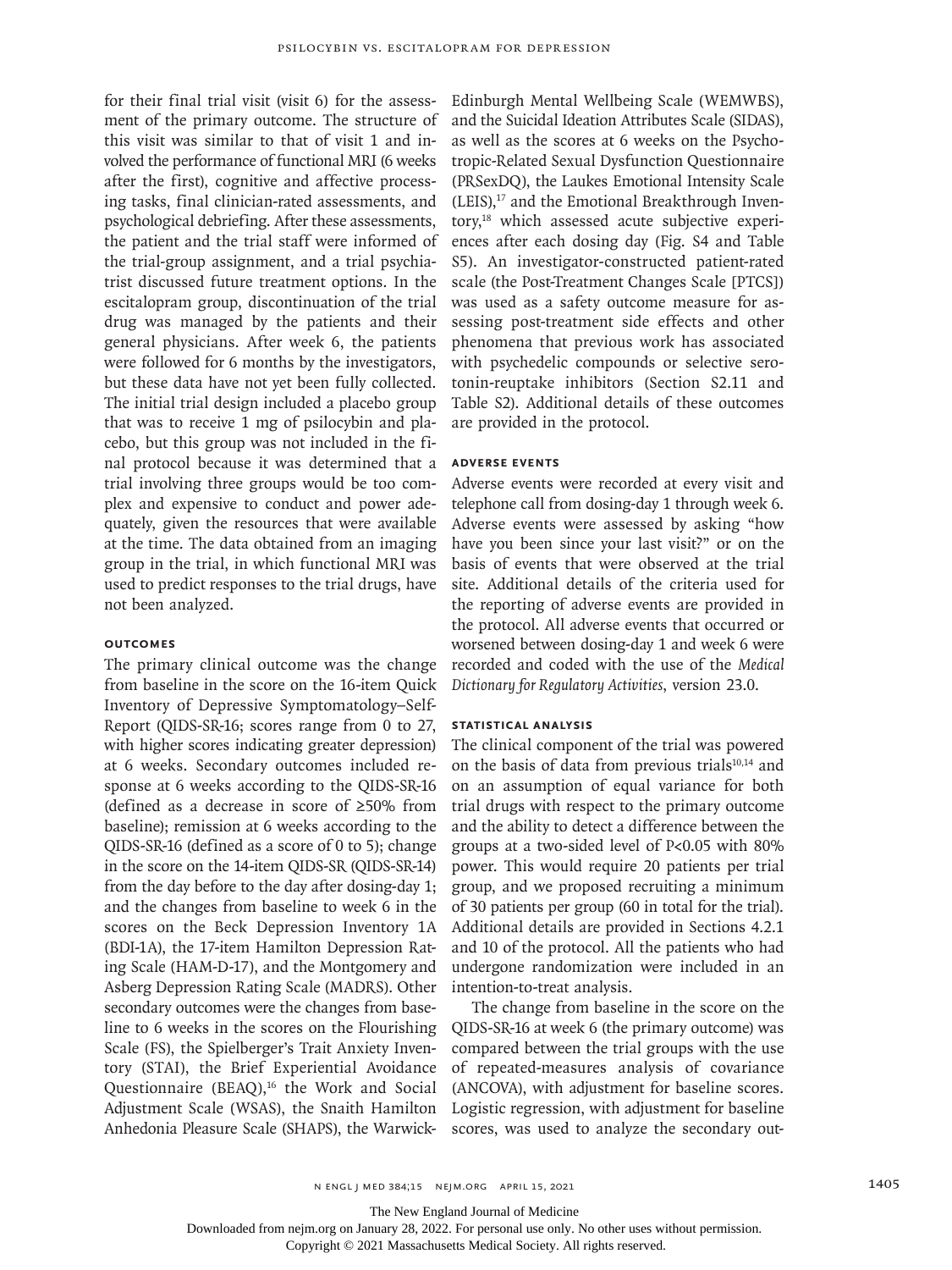comes of response and remission according to the QIDS-SR-16, as well as the additional outcomes of response and remission according to the BDI-1A, the HAM-D-17, and the MADRS. The changes from baseline to week 6 in the scores on the HAM-D-17, the QIDS-SR-14, the MADRS, the WEMWBS, the FS, the BEAQ, the WSAS, the SHAPS, the STAI, and the LEIS were analyzed with the use of ANCOVA or repeated-measures ANCOVA, with adjustment for baseline (if possible). The changes from baseline to week 6 in the scores on the BDI-1A and the SIDAS were analyzed with the use of the permutation test stratified according to baseline scores. The score at 6 weeks on the PRSexDQ was analyzed with the use of a Wilcoxon test. The score at 6 weeks on the PTCS was analyzed with the use of the Jonckheere–Terpstra trend test.

The results are presented as means, adjusted for baseline values. There was no imputation for missing data except for the WSAS, for which missing data were imputed with the overall mean calculated from nonmissing data. Because of the absence of a prespecified plan for adjustment of confidence intervals for multiple comparisons of secondary outcomes, P values are not reported and no clinical conclusions can be drawn from these data.

#### **RESULTS**

#### **Patients**

Approximately 1000 patients underwent screening by telephone (103 of whom also attended a formal screening visit). A total of 891 patients did not meet inclusion criteria (19 of whom had a coexisting psychiatric condition), and 50 declined to participate (Section S2.7). Thus, 59 patients were enrolled and underwent randomization; 30 were assigned to the psilocybin group and 29 to the escitalopram group. Of the 59 patients enrolled, 23 (39%) had completely discontinued a psychiatric medication before entering the trial, and 4 (7%) had discontinued psychotherapy. In the escitalopram group, 5 of 29 patients did not complete the protocol requirements: 4 stopped taking their escitalopram capsules because of adverse events, and 1 missed dosing-day 2 and subsequent visits owing to restrictions related to coronavirus disease 2019 (Covid-19). One patient in the escitalopram group

guessed that the capsules contained escitalopram and reduced the dose by half (from 20 mg to 10 mg) because of perceived adverse events; a reduction in the escitalopram dose to 10 mg was permitted in the protocol because it reflects clinical practice. In the psilocybin group, 3 of 30 patients did not complete all dosing procedures: 2 missed dosing-day 2 and subsequent visits because of Covid-19–related restrictions, and 1 stopped taking daily placebo capsules after guessing their content.

The mean age of the patients enrolled in the trial was 41 years; 20 (34%) were women and most were White. Depression had been present for a mean of 22 years among the patients in the psilocybin group and for a mean of 15 years among those in the escitalopram group; QIDS-SR-16 scores at baseline were 14.5 and 16.4, respectively. There was more alcohol use among the patients in the escitalopram group than in the psilocybin group; other characteristics were similar in the groups (Table 1).

## **Efficacy Outcomes**

The mean (±SE) change from baseline in the score on the QIDS-SR-16 at week 6 (the primary outcome) was −8.0±1.0 in the psilocybin group and −6.0±1.0 in the escitalopram group (difference, −2.0; 95% confidence interval [CI], −5.0 to 0.9;  $P=0.17$ ), indicating no significant difference between the trial groups (Fig. 1 and Table 2). A per-protocol analysis produced similar results (Table S1).

The results of the secondary-outcome analyses are provided in Figure 1, Table 2, and Figures S3 and S4. A QIDS-SR-16 response at 6 weeks occurred in 21 patients (70%) in the psilocybin group and in 14 patients (48%) in the escitalopram group (difference, 22 percentage points; 95% CI,  $-3$  to 48, indicating no significant difference) (Table 2). QIDS-SR-16 remission at week 6 occurred in 17 patients (57%) in the psilocybin group and in 8 patients (28%) in the escitalopram group (difference, 28.1 percentage points; 95% CI, 2.3 to 53.8) (Table 2). Other secondary measures of depression (changes from baseline to week 6 in the scores on the BDI-1A, HAM-D-17, and MADRS) and the between-group differences in the scores on other scales mostly favored psilocybin over escitalopram, although the confidence intervals for the between-group differences were

The New England Journal of Medicine

Downloaded from nejm.org on January 28, 2022. For personal use only. No other uses without permission.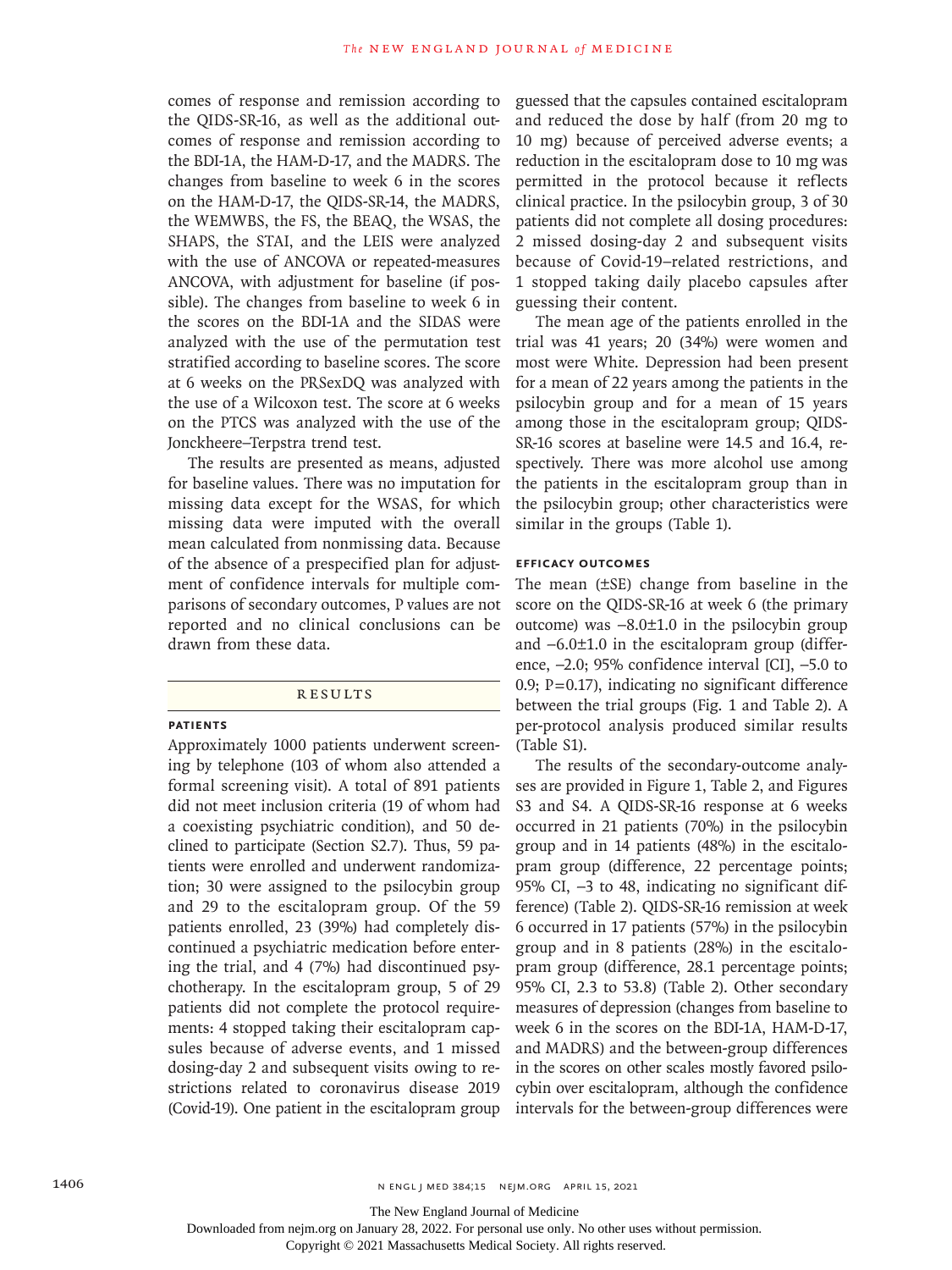| Table 1. Demographic and Clinical Characteristics of the Patients at Baseline.* |                           |                            |  |  |  |  |
|---------------------------------------------------------------------------------|---------------------------|----------------------------|--|--|--|--|
| Characteristic                                                                  | Psilocybin<br>$(N = 30)$  | Escitalopram<br>$(N = 29)$ |  |  |  |  |
| Demographic                                                                     |                           |                            |  |  |  |  |
| Age (range) $-$ yr                                                              | $43.3 \pm 11.7$ (21-64)   | $39.1 \pm 9.7$ (22-60)     |  |  |  |  |
| Female sex - no. (%)                                                            | 11(37)                    | 9(31)                      |  |  |  |  |
| White race - no. (%) <sup>+</sup>                                               | 28 (93)                   | 24 (83)                    |  |  |  |  |
| Employment status - no. (%)                                                     |                           |                            |  |  |  |  |
| Employed                                                                        | 21(70)                    | 21(72)                     |  |  |  |  |
| Student                                                                         | 2(7)                      | 3(10)                      |  |  |  |  |
| Unemployed                                                                      | 7(23)                     | 5(17)                      |  |  |  |  |
| University level education - no. (%)                                            | 22(73)                    | 23(79)                     |  |  |  |  |
| No previous psilocybin use - no. (%)                                            | 22 (73)                   | 21(72)                     |  |  |  |  |
| Weekly alcohol use (range) - $g\ddagger$                                        | $36.8 \pm 43.1 (0 - 160)$ | $67.7 \pm 66.6$ (0-240)    |  |  |  |  |
| Discontinued psychiatric medication for trial - no. (%)                         | 11(37)                    | 12(41)                     |  |  |  |  |
| Clinical                                                                        |                           |                            |  |  |  |  |
| Duration of illness (range) - yr                                                | $22.1 \pm 10.7$ (3-44)    | $15.1 \pm 11.0$ (2-46)     |  |  |  |  |
| No. of psychiatric medications previously used (range)                          | $2.2 \pm 1.6$ (0-6)       | $1.8 \pm 1.5$ (0-5)        |  |  |  |  |
| Previous use of psychotherapy - no. (%)                                         | 28 (93)                   | 26 (90)                    |  |  |  |  |
| QIDS-SR-16 score at pretreatment baseline (range)                               | $14.5 \pm 3.9$ (7-23)     | $16.4 \pm 4.1 (6 - 22)$    |  |  |  |  |
| HAM-D-17 score at pretreatment baseline (range)                                 | $19.2 \pm 2.3$ (16-23)    | $18.4 \pm 3.4$ (11-26)     |  |  |  |  |
| BDI-1A score at pretreatment baseline (range)                                   | $29.1 \pm 6.8$ (16-41)    | $28.7 \pm 7.0$ (10-44)     |  |  |  |  |

\* Plus–minus values are means ±SD. Pretreatment baseline was 7 to 10 days before dosing-day 1.

† Race was reported by the patients.

‡ To convert grams to U.K. units, divide by 8.

§ The scores on the 16-item Quick Inventory of Depressive Symptomatology–Self-Report (QIDS-SR-16) range from 0 to 27, with higher scores indicating greater depression.

¶ The scores on the 17-item Hamilton Depression Rating Scale (HAM-D-17) range from 0 to 50, with higher scores indicating greater depression. At screening, which was typically a few weeks before pretreatment baseline, all the patients had a score of at least 17 on the HAM-D-17. The depression scores reported in this table are from pretreatment baseline and not screening.

‖ The scores on the Beck Depression Inventory 1A (BDI-1A) range from 0 to 63, with higher scores indicating greater depression.

not adjusted for multiple comparisons (Table 2). Ratings on the Emotional Breakthrough Inventory are provided in Figure S7. With respect to the primary and secondary outcomes, the absolute values that were not adjusted for baseline values (Table S12) were in the same general direction as those in the adjusted analyses. Multiple imputation was performed for two patients with missing baseline values on the WSAS, and the results were similar to those in the main (baseline-adjusted) analysis (Section S13). A post hoc analysis for the imbalanced use of alcohol between the trial groups showed results in the same direction as those in the main analysis (Section S12).

#### **Safety**

No serious adverse events were observed in either trial group. The percentage of patients reporting adverse events was similar in the two groups: 26 (87%) in the psilocybin group and 24 (83%) in the escitalopram group (Table 3, and Fig. S6). The percentage of patients who had increased anxiety and dry mouth was higher in the escitalopram group than in the psilocybin group. Adverse events in the psilocybin group typically occurred within 24 hours after the dosing day; the most common adverse event was headache. A complete list of the adverse events that occurred in the trial groups is provided in Table S5.

The New England Journal of Medicine

Downloaded from nejm.org on January 28, 2022. For personal use only. No other uses without permission.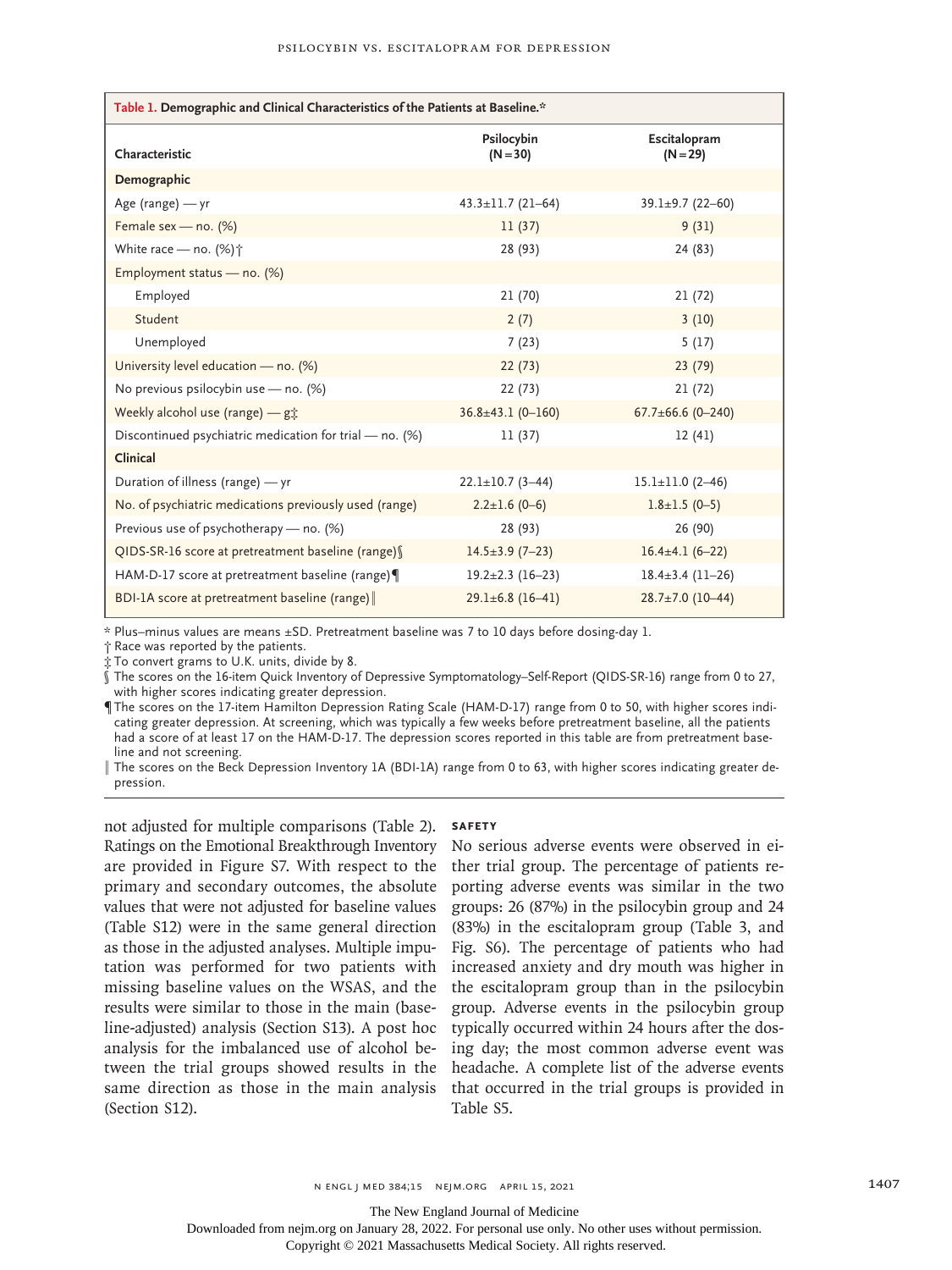

**Figure 1. Change in Depression Severity and in Well-Being over 6 Weeks.**

Panel A shows the mean change from baseline in the score on the 16-item Quick Inventory of Depressive Symptomatology–Self-Report (QIDS-SR-16; on which scores range from 0 to 27, with higher scores indicating greater depression). Panel B shows the mean change in the score on the Warwick-Edinburgh Mental Wellbeing Scale (WEMWBS; on which scores range from 14 to 70, with higher scores indicating greater mental well-being). These were the only outcomes for which there were data every week (QIDS-SR-16) or every 2 weeks (WEMWBS) and for which there were prespecified hypotheses (Section S2.1 in the Supplementary Appendix). P values are not shown because there was no correction for multiple comparisons in the analyses of the WEMWBS (a secondary outcome) or of the outcomes at any inter-

> When cued to report on specific emotional and side-effect–related phenomena through the PTCS (a description of this scale is provided in Section S2.11), patients in the psilocybin group reported greater perceived improvements in the ability to cry and feel compassion, intense emotion, and pleasure and reported feeling less drowsy than those in the escitalopram group (Table S2). No cases of visual perceptual changes,

psychotic symptoms, or dependency-related behaviors were observed or reported in either trial group at 6 weeks.

# Discussion

In this 6-week randomized trial comparing psilocybin with escitalopram in patients with longstanding, mild-to-severe depression, the change in depression scores on the QIDS-SR-16 at week 6 (the primary outcome) did not differ significantly between the trial groups. Secondary outcomes generally favored psilocybin over escitalopram; however, the confidence intervals for the between-group differences were not adjusted for multiple comparisons, and no conclusions can be drawn from these data. In both trial groups, the scores on the depression scales at week 6 were numerically lower than the baseline scores, but the absence of a placebo group in the trial limits conclusions about the effect of either agent alone. The incidence of adverse events was similar in the trial groups, and no serious adverse events occurred. The percentages of patients who had anxiety, dry mouth, sexual dysfunction, or reduced emotional responsiveness were higher in the escitalopram group than in the psilocybin group.19 Four patients in the escitalopram group stopped taking their daily capsules entirely, and 1 patient halved the dose because of perceived adverse events. No patient in the psilocybin group requested to cancel the second psilocybin dose. Three patients were unable to attend sessions to receive the second psilocybin dose owing to the Covid-19 lockdown (2 patients in the psilocybin group and 1 in the escitalopram group). The most common adverse event in the psilocybin group was transient headache reported within 24 hours after the day of psilocybin dosing. The incidence of headache was similar to those reported in previous studies of psilocybin.<sup>9,10,13,20</sup>

Acute subjective effects of psilocybin relating to the psychedelic experience were not included as adverse events in our trial, because previous studies have suggested that they may have a mediating influence on positive outcomes.<sup>21</sup> The altered quality of conscious experience typically induced by a 25-mg dose of psilocybin adds complexity to this treatment model, because it requires that psychological support be provided to patients during and after treatment sessions.15 This requirement informed this trial's screening

The New England Journal of Medicine

Downloaded from nejm.org on January 28, 2022. For personal use only. No other uses without permission.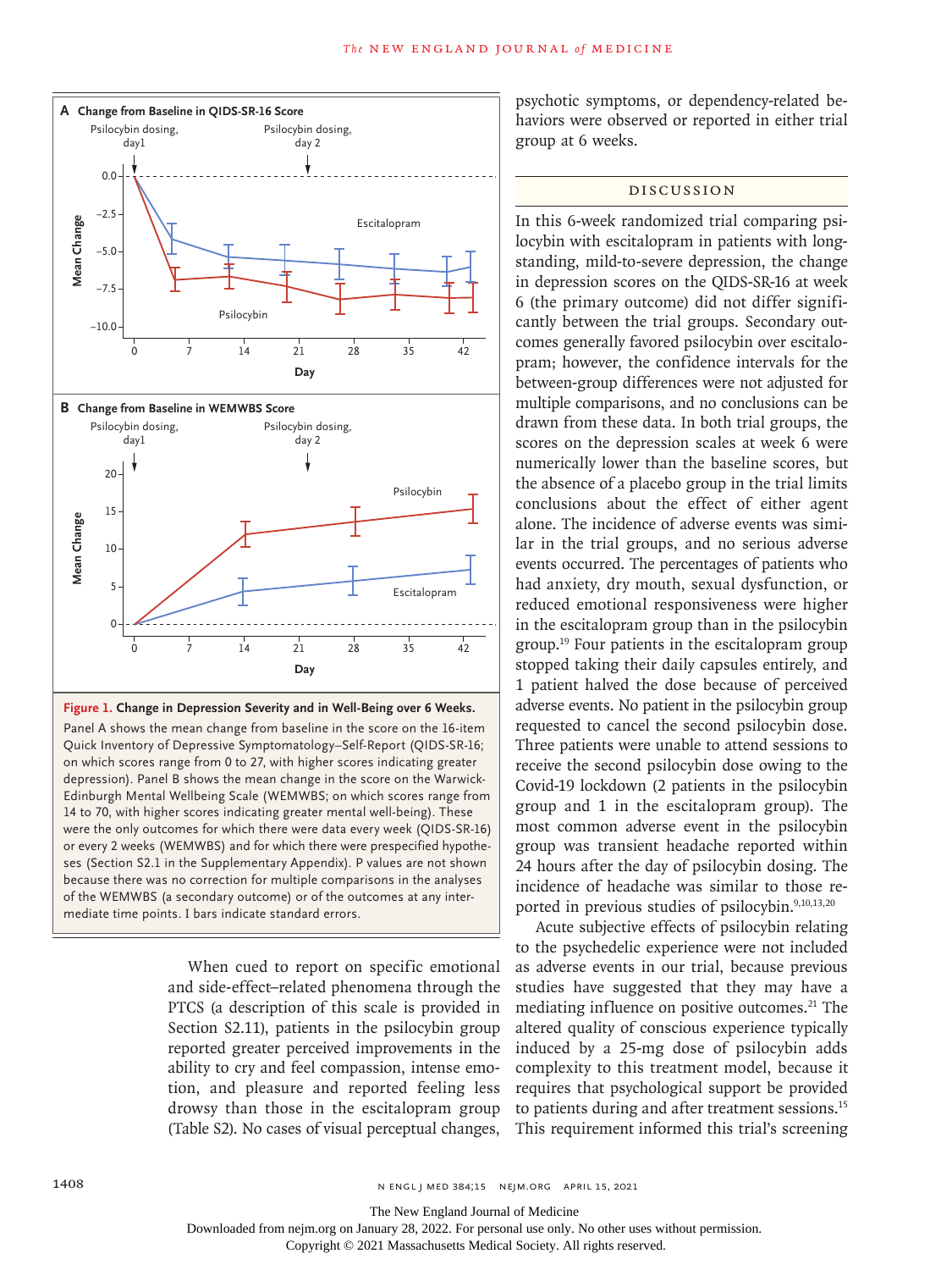| Table 2. Primary and Secondary Outcomes.*                                                  |                                |                               |                                            |  |  |  |  |
|--------------------------------------------------------------------------------------------|--------------------------------|-------------------------------|--------------------------------------------|--|--|--|--|
| Outcome                                                                                    | Psilocybin<br>$(N = 30)$       | Escitalopram<br>$(N = 29)$    | <b>Difference</b><br>(95% CI) <sup>+</sup> |  |  |  |  |
| Primary                                                                                    |                                |                               |                                            |  |  |  |  |
| Change in QIDS-SR-16 score at 6 wk - points                                                | $-8.0 + 1.0$                   | $-6.0 + 1.0$                  | -2.0 (-5.0 to 0.9) <del>立</del>            |  |  |  |  |
| Secondary                                                                                  |                                |                               |                                            |  |  |  |  |
| Depression-related outcomes                                                                |                                |                               |                                            |  |  |  |  |
| Change in QIDS-SR-14 score from the day before<br>to the day after dosing-day $1$ - points | $-5.7+0.9$                     | $-2.8+0.9$                    | $-3.0$ ( $-5.5$ to $-0.4$ )                |  |  |  |  |
| QIDS-SR-16 response at 6 wk - no. $(\%)$                                                   | 21 (70)                        | 14 (48)                       | 22 $(-3 \text{ to } 48)$                   |  |  |  |  |
| QIDS-SR-16 remission at 6 wk - no. $(\%)$                                                  | 17(57)                         | 8(28)                         | 28 (2 to 54)                               |  |  |  |  |
| Change in HAM-D-17 score at 6 wk - points                                                  | $-10.5+1.0$                    | $-5.1 + 1.0$                  | $-5.3$ ( $-8.2$ to $-2.4$ )                |  |  |  |  |
| Change in MADRS score at 6 wk - points                                                     | $-14.4 \pm 1.7$                | $-7.2 + 1.7$                  | $-7.2$ ( $-12.1$ to $-2.4$ )               |  |  |  |  |
| Change in BDI-1A score at 6 wk - points                                                    | $-18.4$ ( $-22.6$ to $-13.8$ ) | $-10.8$ ( $-14.3$ to $-7.3$ ) | $-7.6$ ( $-13.3$ to $-1.8$ )               |  |  |  |  |
| Change in WEMWBS score at 6 wk - points                                                    | $15.4 \pm 1.9$                 | $7.3 + 1.9$                   | 8.1 (2.6 to 13.5)                          |  |  |  |  |
| Change in FS score at 6 wk - points                                                        | $14.4 + 1.7$                   | $9.0 + 1.7$                   | 5.4 (0.5 to 10.3)                          |  |  |  |  |
| Change in STAI score at 6 wk - points                                                      | $-17.6+2.2$                    | $-8.5+2.2$                    | $-9.0$ ( $-15.2$ to $-2.8$ )               |  |  |  |  |
| Change in BEAQ score at 6 wk - points                                                      | $-10.5+2.2$                    | $-1.0+2.3$                    | $-9.5$ ( $-15.9$ to $-3.1$ )               |  |  |  |  |
| Change in WSAS score at 6 wk - points                                                      | $-9.7 \pm 1.7$                 | $-3.8 \pm 1.7$                | $-5.8$ (-10.7 to -1.0)                     |  |  |  |  |
| Change in SHAPS score at 6 wk - points                                                     | $-4.7+0.6$                     | $-2.5+0.6$                    | $-2.2$ ( $-3.8$ to $-0.6$ )                |  |  |  |  |
| Change in SIDAS score at 6 wk - points                                                     | $-2.0$ ( $-4.3$ to 0.0)        | $-0.8$ ( $-3.4$ to 2.0)       | $-1.3$ (-6.5 to $-0.3$ )                   |  |  |  |  |
| PRSexDQ score at 6 wk                                                                      | 0(0 to 0)                      | 3(0 to 7)                     | $-2$ ( $-4$ to 0)                          |  |  |  |  |
| LEIS score at 6 wk                                                                         | $4.1 + 0.9$                    | $-2.2+1.0$                    | 6.3 $(3.6 \text{ to } 9.0)$                |  |  |  |  |

\* Changes in scores represent the mean change from baseline and are reported as mean ±SE, except for the changes in the BDI-1A and Suicidal Ideation Attributes Scale (SIDAS) scores, which are reported as mean (95% confidence interval). The PRSexDQ score at 6 weeks is reported as mean ±SE, and the LEIS score at 6 weeks is reported as mean (95% confidence interval). Scores range from 0 to 60 on the Montgomery and Asberg Depression Rating Scale (MADRS), from 20 to 80 on the Spielberger's Trait Anxiety Inventory (STAI), from 15 to 90 on the Brief Experiential Avoidance Questionnaire (BEAQ), from 0 to 40 on the Work and Social Adjustment Scale (WSAS), from 0 to 14 on the Snaith Hamilton Anhedonia Pleasure Scale (SHAPS), and from 0 to 50 on the SIDAS; greater reductions from baseline on all of these scales indicate greater reductions in symptom severity or impairment. Scores on the Psychotropic-Related Sexual Dysfunction Questionnaire (PRSexDQ) range from 0 to 15, with higher scores indicating greater dysfunction. Scores ranges from 14 to 70 on the Warwick-Edinburgh Mental Wellbeing Scale (WEMWBS) and from 8 to 56 on the Flourishing Scale (FS) range; greater increases from baseline on these scales indicate greater improvements. Scores on the Laukes Emotional Intensity Scale (LEIS) range from −34 to +34, with positive scores indicating an increased intensity of emotional responsiveness and negative scores a reduced intensity of emotional responsiveness. The analysis of each efficacy outcome was generated from statistical models, as described in the statistical analysis plan, available in the protocol. All values shown were adjusted for the baseline value. Unadjusted values are provided in Table S12 in the Supplementary Appendix.

† The confidence intervals for the secondary outcomes have not been corrected for multiple comparisons, and no clinical conclusions can be drawn from these data.

 $\ddot{p} = 0.17$ .

§ A QIDS-SR-16 response was defined as a reduction in score of more than 50% from baseline. The difference between the groups is expressed as percentage points.

¶ QIDS-SR-16 remission was defined as a score of 5 or lower at week 6. The difference between the groups is expressed as percentage points.

criteria that excluded patients with preexisting tive psychological support improved outcomes psychiatric conditions believed to be incompatible with the limited psychological support that could be made available within the trial. This exclusion criterion may have biased the trial sample toward patients who could receive psilocybin without unacceptable side effects. However, psychological support was provided for both groups in this trial, and it is possible that the adjunc-

among those in the escitalopram group.

A limitation of the trial is the brief duration of escitalopram treatment, because this drug has a delayed therapeutic action on depression.22 Had the course of escitalopram been extended, it is possible that better efficacy would have been observed among the patients in the escitalopram group. Patients who received the 25-mg dose of

The New England Journal of Medicine

Downloaded from nejm.org on January 28, 2022. For personal use only. No other uses without permission.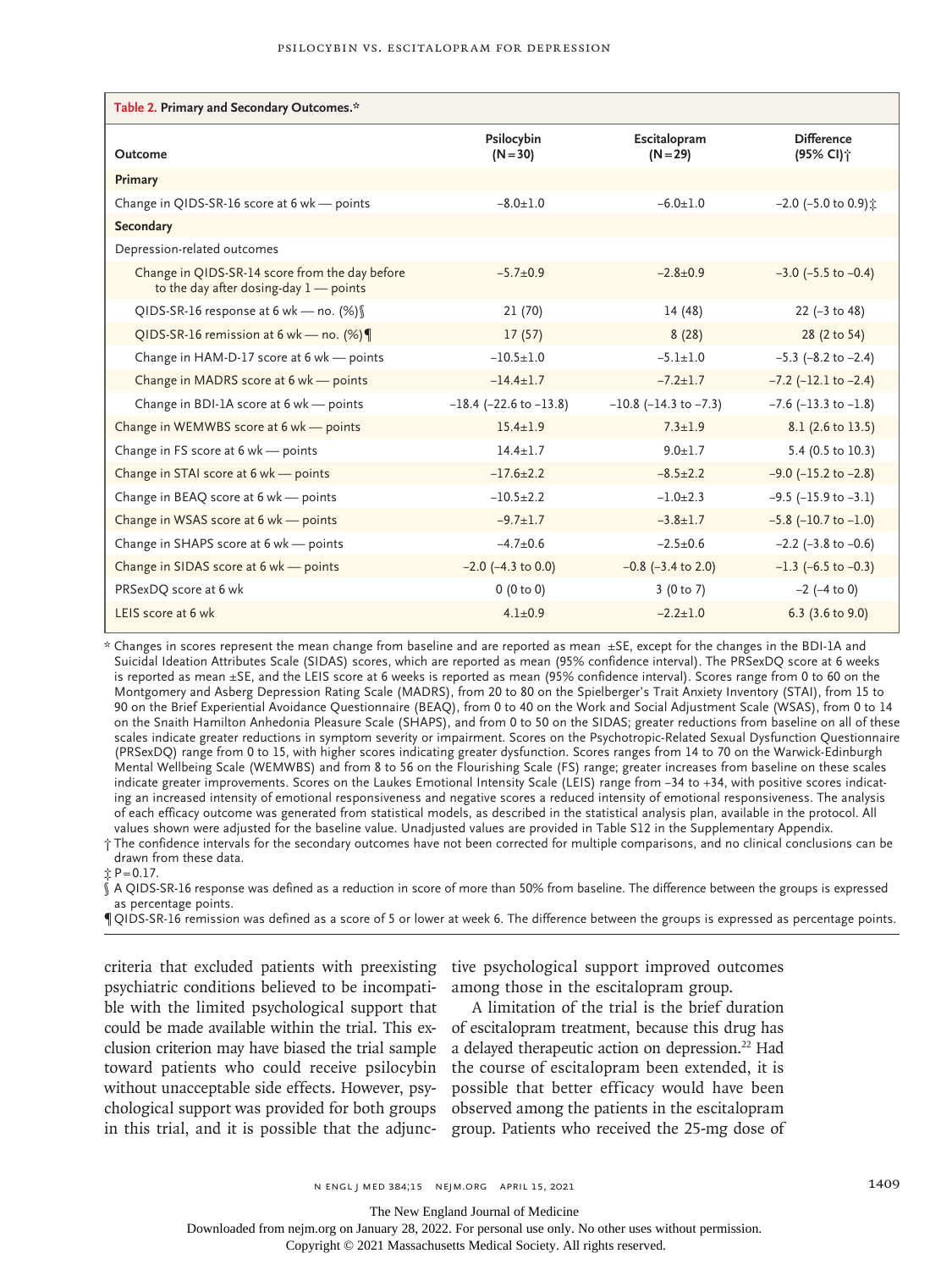| Table 3. Adverse Events Reported during the 6-Week Trial Period and on Dosing-Day 1.* |                              |                            |                          |                            |  |  |
|---------------------------------------------------------------------------------------|------------------------------|----------------------------|--------------------------|----------------------------|--|--|
| Event                                                                                 | 6-Wk Trial Period            |                            | Dosing-Day 1             |                            |  |  |
|                                                                                       | Psilocybin<br>$(N = 30)$     | Escitalopram<br>$(N = 29)$ | Psilocybin<br>$(N = 30)$ | Escitalopram<br>$(N = 29)$ |  |  |
|                                                                                       | number of patients (percent) |                            |                          |                            |  |  |
| Any adverse event                                                                     | 26(87)                       | 24(83)                     | 15(50)                   | 8(28)                      |  |  |
| Serious adverse event                                                                 | 0                            | $\mathbf 0$                | $\mathbf 0$              | 0                          |  |  |
| Related adverse event;                                                                | 22(73)                       | 23(79)                     | 15(50)                   | 6(21)                      |  |  |
| Adverse event reported in $\geq$ 3 patients during<br>the full trial period           |                              |                            |                          |                            |  |  |
| Headache                                                                              | 20(67)                       | 15(52)                     | 13(43)                   | 5(17)                      |  |  |
| Nausea                                                                                | 8(27)                        | 9(31)                      | 4(13)                    | $\mathbf 0$                |  |  |
| Fatigue                                                                               | 2(7)                         | 7(24)                      | $\mathbf{0}$             | $\mathbf{0}$               |  |  |
| Anxiety                                                                               | 0                            | 4(14)                      | $\mathbf 0$              | 0                          |  |  |
| Dry mouth                                                                             | $\Omega$                     | 4(14)                      | $\mathbf{0}$             | $\Omega$                   |  |  |
| Migraine                                                                              | 3(10)                        | 1(3)                       | $\mathbf 0$              | $\mathbf 0$                |  |  |
| Palpitations                                                                          | 1(3)                         | 3(10)                      | $\mathbf{0}$             | $\mathbf{0}$               |  |  |
| Sleep disorder                                                                        | 1(3)                         | 3(10)                      | $\mathbf 0$              | 0                          |  |  |
| Diarrhea                                                                              | 1(3)                         | 2(7)                       | $\mathbf{0}$             | $\mathbf{0}$               |  |  |
| Feeling abnormal                                                                      | 0                            | 3(10)                      | $\mathbf 0$              | $\mathbf 0$                |  |  |
| Feeling jittery                                                                       | 2(7)                         | 1(3)                       | $\mathbf{0}$             | $\Omega$                   |  |  |
| Vomiting                                                                              | 2(7)                         | 1(3)                       | 0                        | 0                          |  |  |

\* These were the most prevalent adverse events that were reported during the trial.

† Whether an adverse event was related to the therapeutic intervention was determined by the study clinician through

dialogue with each patient. Events deemed "probably" or "definitely" related were counted.

psilocybin rated the intensity of acute subjective effects higher than patients who received the 1-mg dose (Fig. S7). We did not assess the effectiveness of blinding within each treatment group. It was assumed that the active comparator design would mitigate expectancy bias, but we cannot be confident that guessing of the trial-group assignment or biased expectations in favor of psilocybin did not influence the results. Although efforts were made to recruit patients by external referrals, most of the recruited volunteers referred themselves, and many expressed a preference for psilocybin over escitalopram. This created a selected trial population and limits generalization of the results.

The patients in the trial were not from diverse ethnic or socioeconomic backgrounds. Strategies to improve recruitment of more diverse study populations are needed in studies of psilocybin for depression. Also, average symptom severity scores at baseline were in the range for moderate depression, thus limiting extrapolations to pa-

tients with severe depressive symptoms or treatment-resistant depression.

Psychedelic agents have been shown to enhance suggestibility,<sup>23</sup> and their psychological effects are assumed to be context-dependent.<sup>24,25</sup> In other words, the content and subjective quality of the psychedelic experience is influenced by a person's memories, perceptions, and degree to which the environment is supportive at the time of administration of the agent. In a study in which various psychedelic compounds were administered to rats, the compounds were shown to increase dendritic arbor complexity, promote dendritic spine growth, and stimulate synapse formation in the rat cortex, mediated by serotonin 5-HT<sub>2A</sub> receptor agonism,<sup>26</sup> all of which are forms of neuronal plasticity that may be related to the principle that responses to psychedelics are especially dependent on contextual conditions.<sup>24,25</sup>

This trial comparing psilocybin with escitalopram in a selected group of patients showed that

The New England Journal of Medicine

Downloaded from nejm.org on January 28, 2022. For personal use only. No other uses without permission.